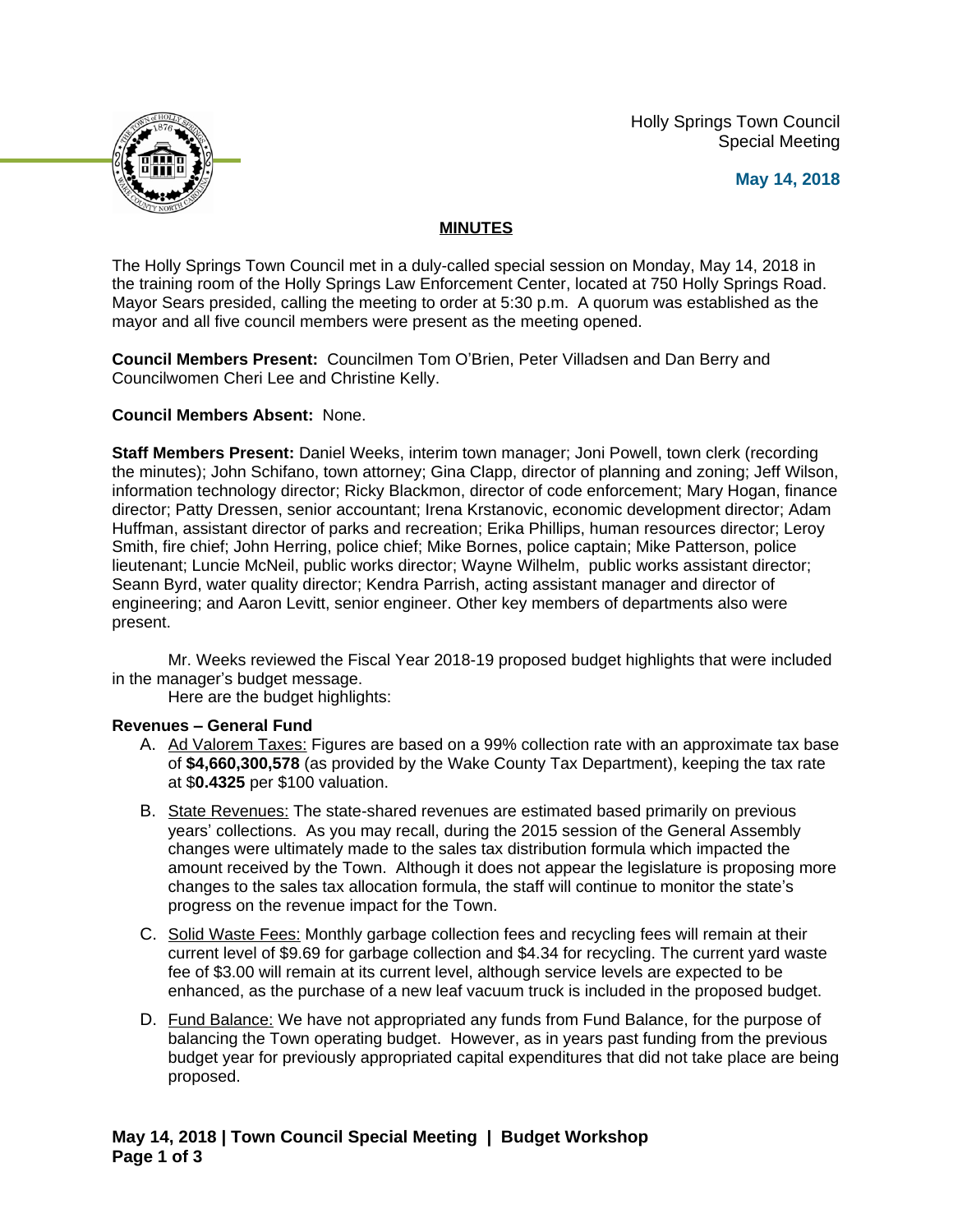E. Other Source Financing: No new financing is being proposed within the General Fund operating budget.

# **Revenues – Utility Fund**

- A. Water & Sewer Rates: There is no recommendation for increase in access fees. The fees will remain at \$12.50 per month. There is a recommended increase of 3.02% in the actual utility user rates charged to citizens and Holly Springs businesses/industries. These proposed fee increases are recommended to help offset a portion of the expected decrease in development fee revenues, resulting from the currently under-review system development fee study by Freese & Nichols. Assuming these proposed fee increases are implemented, using the UNC School of Government's Utility Rate Dashboard, our average utility bill will still be lower than our 50-mile and 100-mile averages for water and sewer utility providers. Aside from a small increase last year, which corresponded to a pass-through rate increase by our water provider Harnett County, the Town of Holly Springs has not increased utility user rates since the 2010-2011 approved budget.
- B. Fund Balance: We have not appropriated any funds from Fund Balance.
- C. Other Source Financing: No additional financing is being proposed within the Utility Fund.

# **Revenues – Stormwater Fund**

A. Stormwater Rates: There is no increase in proposed monthly stormwater fees in the FY 2018-2019 budget.

# **Expenditures – General Fund**

- A. All capital items have been appropriated, and a list has been provided of each department's requests for your review in the Capital Outlay section of this proposed budget.
- B. Seventeen (17) new positions are proposed in the General Fund:
	- a. two (2) Public Works Technicians in the Public Works Streets Division;
	- b. one (1) Budget Analyst in the Finance Department;
	- c. three (3) Fire Engineers and one (1) Assistant Fire Chief in the Fire Department;
	- d. one (1) Assistant Town Attorney in the Town Attorney's Office. This position represents an upgrade from a current part-time position to a full-time position;
	- e. four (4) Sworn Police Officers and two (2) Telecommunicators in the Police Department;
	- f. one (1) Associate Planner in the Planning Department;
	- g. one (1) Lead Park Maintenance Technician in the Parks & Recreation Department;
	- h. one (1) Transportation Engineer in the Engineering Department;
	- i. More detailed information, as it relates to additional positions' pay grades/salaries/benefits can be found in the Salaries & Positions List section of this proposed budget.
- C. This budget includes contributions to nonprofit organizations of \$15,000 to be designated as the Council so desires, a \$10,000 Platinum membership renewal to the Holly Springs Chamber of Commerce and \$20,000 to the Chamber of Commerce for community/governmental programs, totaling \$45,000.
- D. All debt service requirements have been appropriated in this budget to meet our debt obligations. The statement of debt is included for your review.

# **Expenses – Utility Fund**

- A. All capital items have been appropriated and a list of each department's request is provided for your review.
- B. Two (2) new staff positions are requested in the Utilities Fund:

**May 14, 2018 | Town Council Special Meeting | Budget Workshop Page 2 of 3**